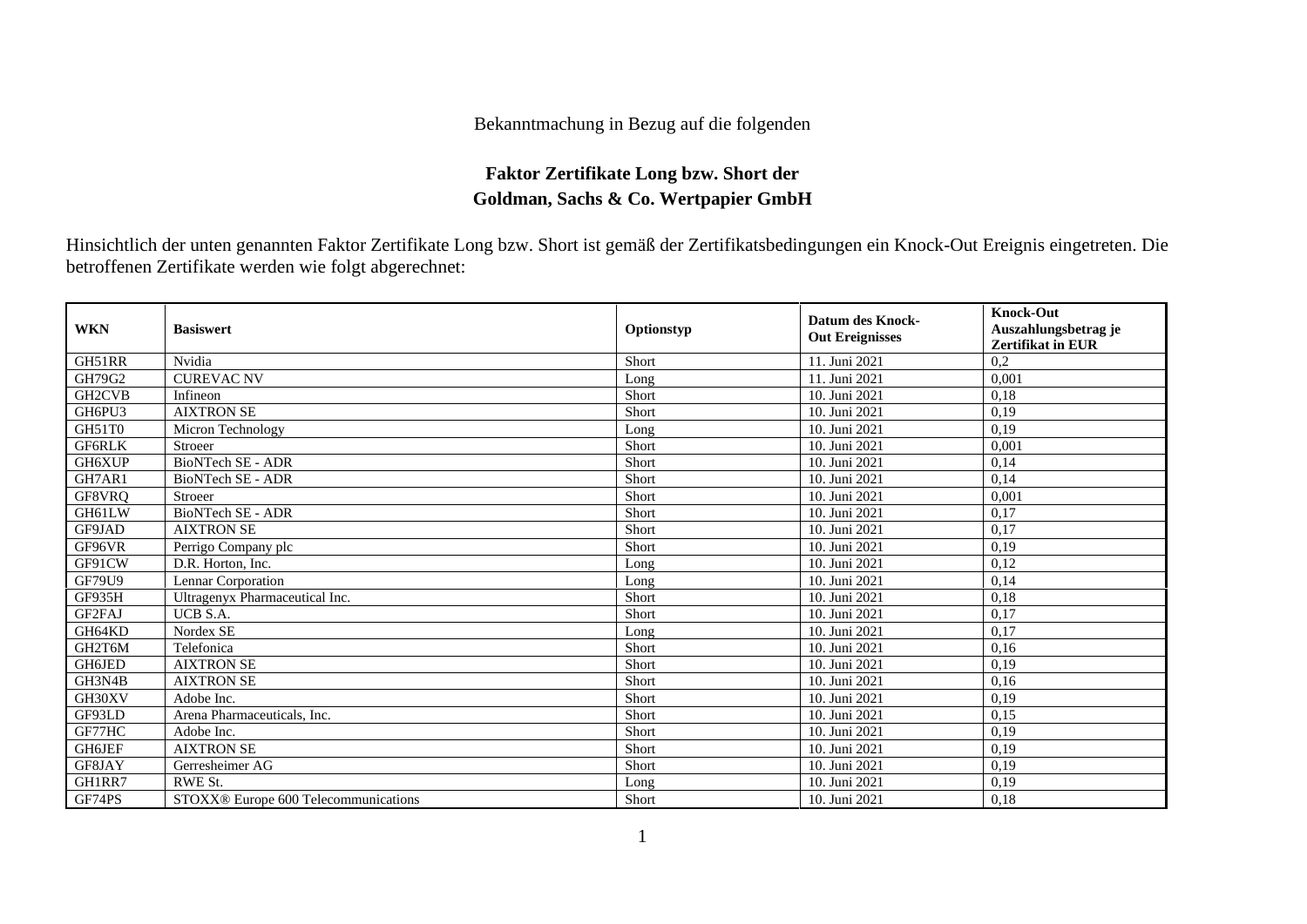| <b>WKN</b>    | <b>Basiswert</b>                    | Optionstyp | <b>Datum des Knock-</b><br><b>Out Ereignisses</b> | <b>Knock-Out</b><br>Auszahlungsbetrag je<br><b>Zertifikat in EUR</b> |
|---------------|-------------------------------------|------------|---------------------------------------------------|----------------------------------------------------------------------|
| GF3CFW        | <b>AEX</b> Index                    | Short      | 10. Juni 2021                                     | 0,19                                                                 |
| GF4FMN        | Givaudan                            | Short      | 10. Juni 2021                                     | 0,17                                                                 |
| GF5044        | Iberdrola                           | Long       | 10. Juni 2021                                     | 0,18                                                                 |
| GC7J0Z        | <b>AEX</b> Index                    | Short      | 10. Juni 2021                                     | 0,2                                                                  |
| GF6JNV        | Edenred                             | Short      | 11. Juni 2021                                     | 0,15                                                                 |
| GF8M0F        | Regeneron Pharmaceuticals, Inc.     | Short      | 10. Juni 2021                                     | 0,17                                                                 |
| GH2JHL        | iRobot Corporation                  | Long       | 10. Juni 2021                                     | 0,2                                                                  |
| GH25MT        | NASDAQ-100 Index                    | Short      | 10. Juni 2021                                     | 0,18                                                                 |
| GH4MDL        | Illumina, Inc.                      | Short      | 10. Juni 2021                                     | 0,17                                                                 |
| GH2BVH        | NASDAQ-100 Index                    | Short      | 10. Juni 2021                                     | 0,19                                                                 |
| GH29J7        | S&P 500® Index                      | Short      | 10. Juni 2021                                     | 0,19                                                                 |
| GF96RQ        | Rockwell Automation                 | Short      | 10. Juni 2021                                     | 0,2                                                                  |
| GF7R4M        | SELECT MEDICAL HOLDINGS CORPORATION | Short      | 10. Juni 2021                                     | 0,19                                                                 |
| GF9A1M        | UNIFIRST CORPORATION                | Short      | 10. Juni 2021                                     | 0,2                                                                  |
| GF72Y1        | Salesforce.com, Inc.                | Short      | 10. Juni 2021                                     | 0,19                                                                 |
| GF7QVS        | <b>ENSTAR GROUP LIMITED</b>         | Long       | 10. Juni 2021                                     | 0,19                                                                 |
| GF6P66        | Motorola Solutions, Inc.            | Short      | 10. Juni 2021                                     | 0,2                                                                  |
| GF6843        | Alphabet                            | Short      | 10. Juni 2021                                     | 0,19                                                                 |
| GF8YV0        | Adobe Inc.                          | Short      | 10. Juni 2021                                     | 0,2                                                                  |
| GF8DKA        | Pfizer                              | Short      | 10. Juni 2021                                     | 0,18                                                                 |
| GF9137        | SITEONE LANDSCAPE SUPPLY, INC.      | Long       | 10. Juni 2021                                     | 0,18                                                                 |
| GF6A97        | NASDAQ-100 Index                    | Short      | 10. Juni 2021                                     | 0,2                                                                  |
| GF2T1Q        | NASDAQ-100 Index                    | Short      | 10. Juni 2021                                     | 0,2                                                                  |
| GF77EY        | Cardinal Health, Inc.               | Short      | 10. Juni 2021                                     | 0,18                                                                 |
| <b>GFOETL</b> | ResMed Inc.                         | Short      | 10. Juni 2021                                     | 0,2                                                                  |
| GF8NEZ        | <b>SVMK INC.</b>                    | Short      | 10. Juni 2021                                     | 0,19                                                                 |
| <b>GH1BHN</b> | Wacker Chemie                       | Short      | 11. Juni 2021                                     | 0,19                                                                 |
| GH6PVC        | $K+SAG$                             | Short      | 11. Juni 2021                                     | 0,2                                                                  |
| GF53UN        | Grifols SA                          | Short      | 11. Juni 2021                                     | 0,17                                                                 |
| CH0XJ4        | Silver                              | Short      | 11. Juni 2021                                     | 0,18                                                                 |
| GH4SZ2        | eBay                                | Short      | 11. Juni 2021                                     | 0,19                                                                 |
| GF7YM5        | <b>Exelon Corporation</b>           | Short      | 11. Juni 2021                                     | 0,19                                                                 |
| GH1QSG        | PayPal Holdings, Inc.               | Short      | 11. Juni 2021                                     | 0,19                                                                 |
| GH2CAB        | S&P 500® Index                      | Short      | 11. Juni 2021                                     | 0,19                                                                 |
| <b>GH1QRK</b> | Nvidia                              | Short      | 11. Juni 2021                                     | 0,19                                                                 |
| GF8Y4R        | DocuSign, Inc.                      | Short      | 11. Juni 2021                                     | 0,18                                                                 |
| GF8LSJ        | <b>Waters Corporation</b>           | Short      | 11. Juni 2021                                     | 0,19                                                                 |
| GF9FTM        | Insmed Incorporated                 | Short      | 11. Juni 2021                                     | 0,19                                                                 |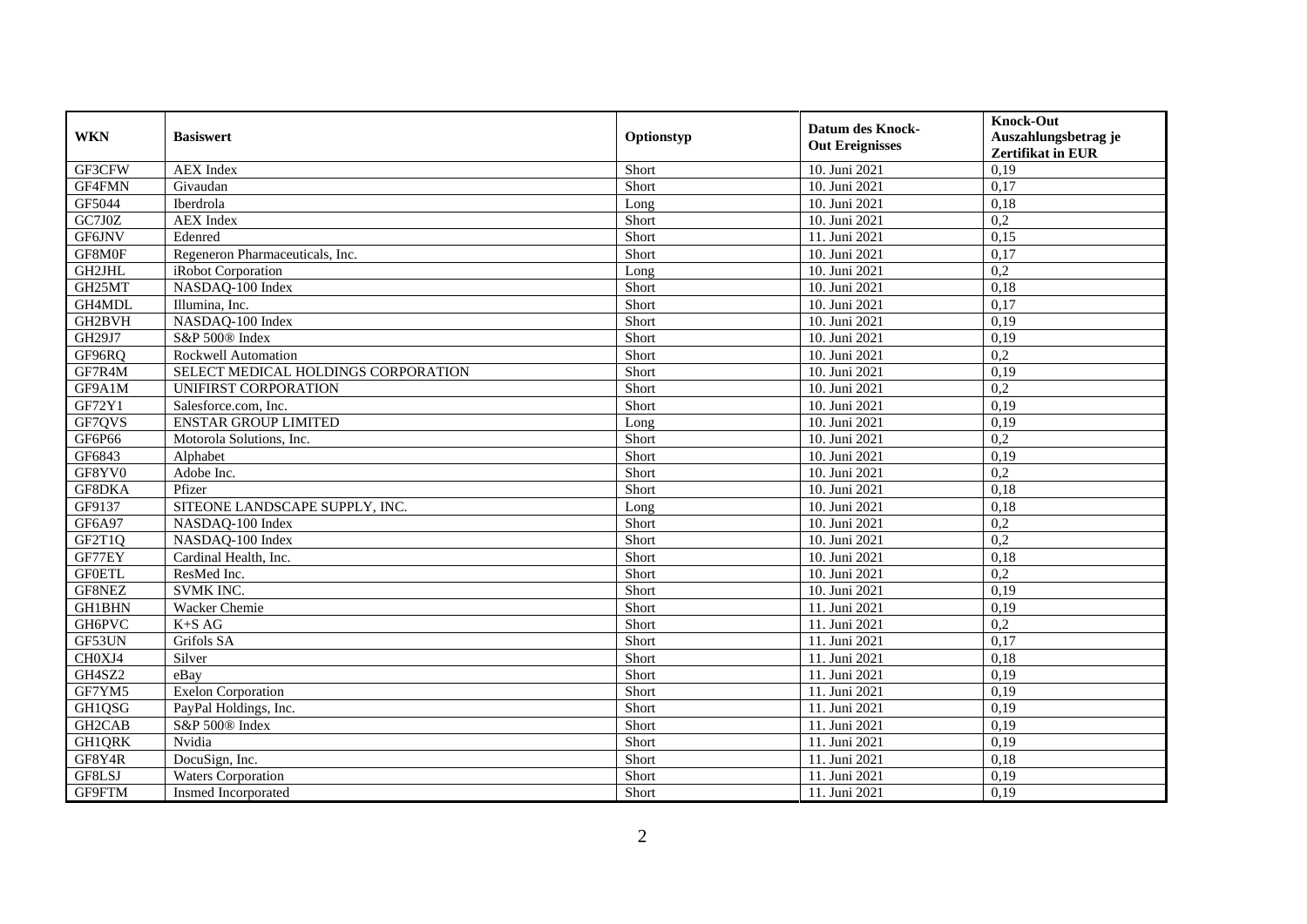| <b>WKN</b>    | <b>Basiswert</b>                        | Optionstyp | <b>Datum des Knock-</b><br><b>Out Ereignisses</b> | <b>Knock-Out</b><br>Auszahlungsbetrag je<br><b>Zertifikat in EUR</b> |
|---------------|-----------------------------------------|------------|---------------------------------------------------|----------------------------------------------------------------------|
| GF8JVW        | Snap Inc                                | Short      | 11. Juni 2021                                     | 0,19                                                                 |
| GF84W3        | MAXIMUS, INC.                           | Short      | 11. Juni 2021                                     | 0,19                                                                 |
| GF8YNK        | VARONIS SYSTEMS, INC.                   | Short      | 11. Juni 2021                                     | 0,19                                                                 |
| GF8TYL        | MAXIMUS, INC.                           | Short      | 11. Juni 2021                                     | 0,17                                                                 |
| <b>GF6JKW</b> | PPL Corp                                | Short      | 11. Juni 2021                                     | 0,18                                                                 |
| GF79U5        | <b>Edwards Lifesciences Corporation</b> | Short      | 11. Juni 2021                                     | 0,2                                                                  |
| GC9FZ8        | NASDAQ, Inc.                            | Short      | 11. Juni 2021                                     | 0,2                                                                  |
| GH10UA        | <b>HELEN OF TROY LIMITED</b>            | Short      | 11. Juni 2021                                     | 0,2                                                                  |
| GH4QRX        | <b>Cotton Future</b>                    | Short      | 11. Juni 2021                                     | 0,19                                                                 |
| GH1SW0        | DAX (Performance Index)                 | Short      | 11. Juni 2021                                     | 0,2                                                                  |
| GH4G2U        | Peloton Interactive Inc.                | Short      | 11. Juni 2021                                     | 0,19                                                                 |
| GH4W35        | Nvidia                                  | Short      | 11. Juni 2021                                     | 0,17                                                                 |
| GH1FV4        | SAP                                     | Short      | 11. Juni 2021                                     | 0,18                                                                 |
| GF9J5J        | Roche Holding                           | Short      | 11. Juni 2021                                     | 0,2                                                                  |
| GH22X3        | <b>SAP</b>                              | Short      | 11. Juni 2021                                     | 0,15                                                                 |
| <b>GH1FHE</b> | DAX (Performance Index)                 | Short      | 11. Juni 2021                                     | 0,2                                                                  |
| GH1X45        | <b>SAP</b>                              | Short      | 11. Juni 2021                                     | 0,2                                                                  |
| <b>GH204V</b> | DAX (Performance Index)                 | Short      | 11. Juni 2021                                     | 0,2                                                                  |
| GF96WM        | <b>ENI</b>                              | Short      | 11. Juni 2021                                     | 0,2                                                                  |
| GH2BR1        | DAX (Performance Index)                 | Short      | 11. Juni 2021                                     | 0,2                                                                  |
| GH1QNA        | <b>ASML</b>                             | Short      | 11. Juni 2021                                     | 0,2                                                                  |
| GF8VRT        | SCOR S.E.                               | Short      | 11. Juni 2021                                     | 0,19                                                                 |
| GF7QM6        | TecDAX (Performance Index)              | Short      | 11. Juni 2021                                     | 0,18                                                                 |
| GF7GDA        | EURO STOXX 50 Index                     | Short      | 11. Juni 2021                                     | 0,18                                                                 |
| GF7GEL        | Fortum OYJ                              | Short      | 11. Juni 2021                                     | 0,2                                                                  |
| GF8TSJ        | MDAX (Performance Index)                | Short      | 11. Juni 2021                                     | 0,2                                                                  |
| GF2SY0        | CAC 40 Index                            | Short      | 11. Juni 2021                                     | 0,19                                                                 |
| GF8UZT        | LHC GROUP, INC.                         | Short      | 11. Juni 2021                                     | 0,18                                                                 |
| GH561W        | NIO Inc                                 | Short      | 11. Juni 2021                                     | 0,2                                                                  |
| GF8DM9        | LIVERAMP HOLDINGS, INC.                 | Long       | 11. Juni 2021                                     | 0,18                                                                 |
| GF8U3Q        | Renault                                 | Short      | 11. Juni 2021                                     | 0,14                                                                 |
| GH5CWL        | Arconic Corp                            | Short      | 11. Juni 2021                                     | 0,17                                                                 |
| GF8XWY        | Software                                | Short      | 11. Juni 2021                                     | 0,17                                                                 |
| GF7A43        | Vertex Pharmaceuticals Incorporated     | Long       | 11. Juni 2021                                     | 0,001                                                                |
| GF4X6L        | Vertex Pharmaceuticals Incorporated     | Long       | 11. Juni 2021                                     | 0,001                                                                |